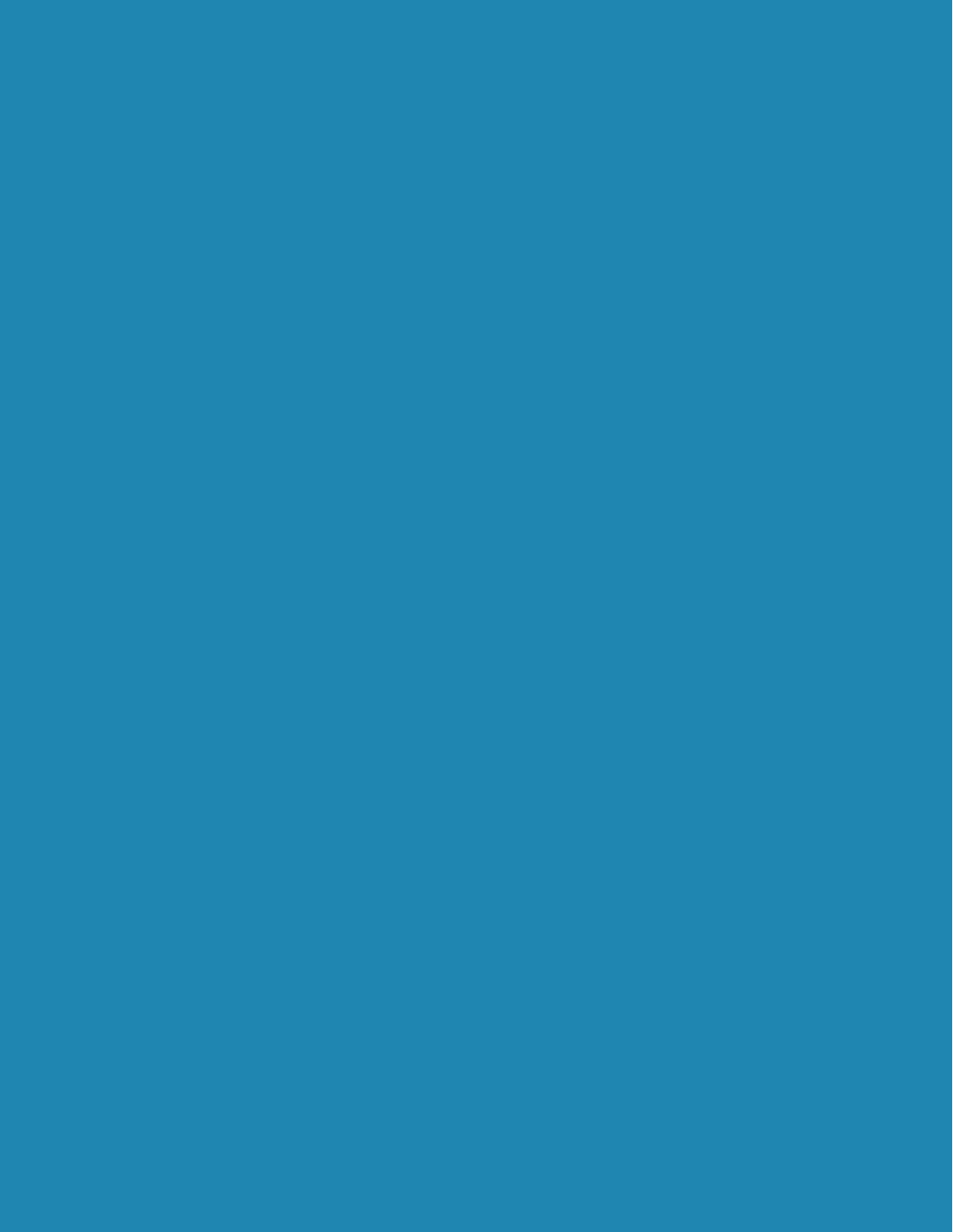# **CONTENTS**

| Message from the Chairperson of the CSB |                   |
|-----------------------------------------|-------------------|
| Mission, Vision, and Strategic Goals    | 2                 |
| <b>Executive Summary</b>                | 3                 |
| Core Values                             | 4                 |
| Background and Legislative Mandate      | 5                 |
| <b>Strategic Goal 1</b>                 | 8                 |
| <b>Strategic Objectives</b>             | 8                 |
| <b>Performance Measures</b>             | 9                 |
| <b>Strategic Goal 2</b>                 | 10 <sup>°</sup>   |
| <b>Strategic Objectives</b>             | 11                |
| <b>Performance Measures</b>             | 11                |
| <b>Strategic Goal 3</b>                 | 12 <sup>°</sup>   |
| <b>Strategic Objectives</b>             | $12 \overline{ }$ |
| Code of Conduct                         | 13                |
| <b>Performance Measures</b>             | 15                |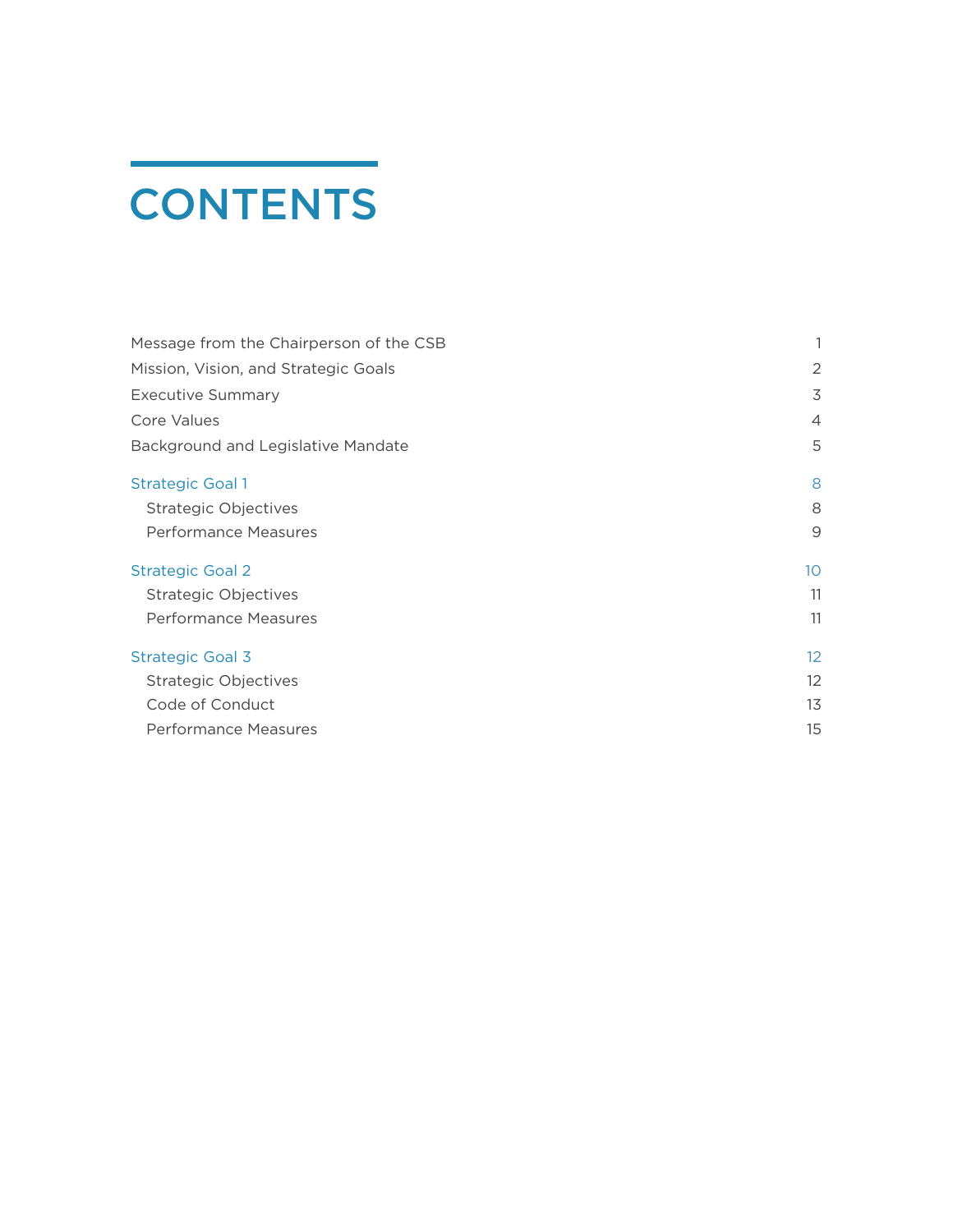"Our efforts to build trust internally and externally, and to increase productivity within the organization will serve as the foundation for the successful execution of our mission and goals."

#### — Vanessa Allen Sutherland

Chairperson and CEO,

U.S. Chemical Safety and Hazard Investigation Board (CSB)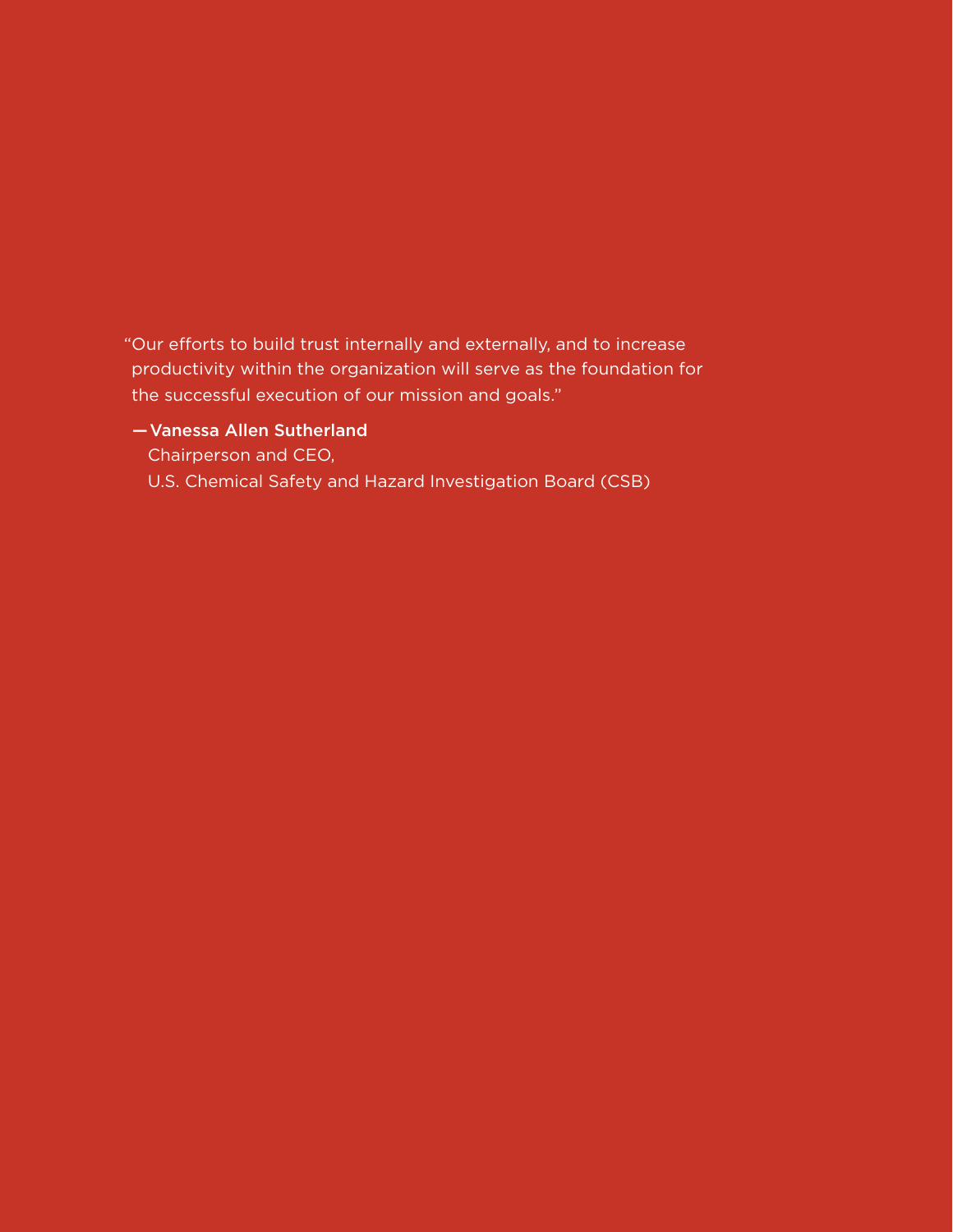### A MESSAGE FROM THE  CHAIRPERSON OF THE CSB



It is my pleasure to present the U.S. Chemical Safety Board (CSB) *2017–2021 Strategic Plan* on behalf of my fellow Board Members and the CSB professional staff. The staff and stakeholder contribution to this strategic plan over the past 18 months has been invaluable as the agency continues to examine emerging chemical safety hazards and help drive chemical safety improvements.

The *2017–2021 Strategic Plan* is a blueprint for CSB priorities. This plan allows us to judiciously allocate our resources to achieve our strategic goals and to promote accountability for our safety mission. It is a living document that will provide flexibility in executing the mission as circumstances change. My goals for this plan are to promote a nimble agency focused on reaching broader audiences, to deliver innovative and persuasive safety products that help drive chemical safety improvements, and to become a premier Federal resource for chemical safety knowledge.

Over the next four years, I will continue to strive to create consistency with a special focus on organizational efficiency and health. Our efforts to build trust internally and externally, and to increase productivity within the organization will serve as the foundation for the successful execution of our mission and goals. The strategic plan will help assure focus as the CSB works to complete timely investigations of chemical incidents and influence chemical safety for the better.

With the successful execution of our mission, the CSB will continue to share critical safety lessons with industry, workers, and the public. We have a responsibility to create a nation safe from chemical disasters. I look forward to building stronger relationships with stakeholders while collaborating to achieve such a vision.

fle Stulas

Vanessa Allen Sutherland Chairperson and CEO U.S. Chemical Safety and Hazard Investigation Board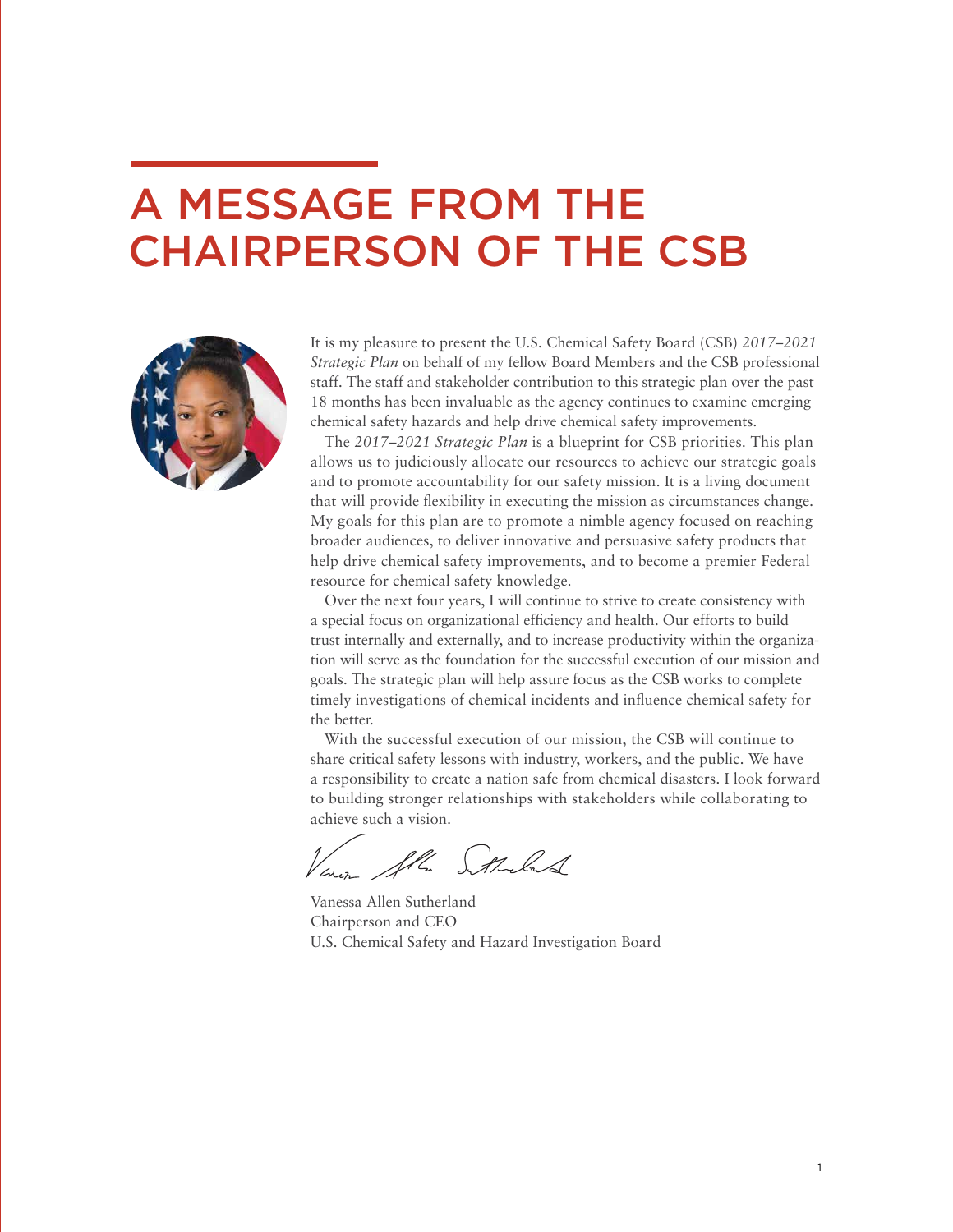### MISSION, VISION AND  STRATEGIC GOALS



#### MISSION

Drive chemical safety change through independent investigations to protect people and the environment.



#### **VISION**

A nation safe from chemical disasters.



STRATEGIC GOALS Advancing the mission in three ways.



GOAL 1: Prevent recurrence of significant chemical incidents through independent investigations.



GOAL 2: Advocate safety and achieve change through recommendations, outreach, and education.



GOAL 3: Create and maintain an engaged, high-performing workforce.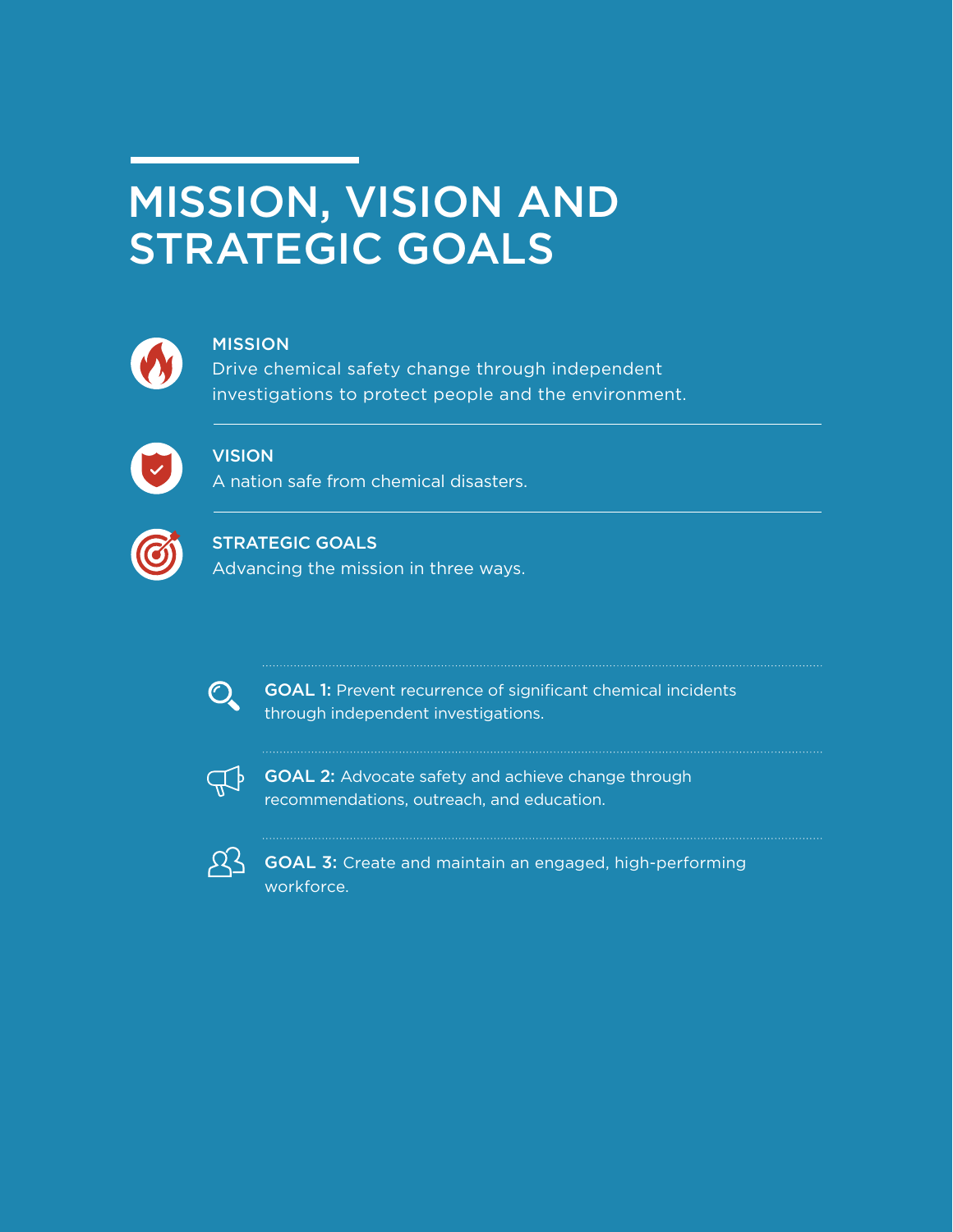### EXECUTIVE SUMMARY

To best serve the public and our stakeholders over the next five years, the U.S. Chemical Safety and Hazard Investigation Board (CSB) staff and Board Members changed the focus of the agency's mission and vision statements and developed new core values. Our mission is to drive chemical safety change to protect people and the environment. By working to execute this mission, we also seek to achieve a broader vision to create a nation safe from chemical disasters.

To achieve both the mission and the vision, we will conduct objective, independent investigations that display technical rigor at all stages—from deployment, to report release and follow-up on recommendations, to long-term advocacy. To support our efforts, we have developed strategic goals to improve our investigations, recommendations, outreach, and CSB human capital.

Specifically, we will strategically select incidents for investigation that are likely to yield products that inform many more stakeholders than just the companies and communities directly involved in the incidents.

We also will work with stakeholders from industry, labor, and the non-profit sector, as well as Federal, state, and local governments, among others, to champion continual improvement in

the chemical industry and to disseminate lessons learned. We will use a variety of tools to convey these messages, including our reports, in-person attendance at advocacy events, website and social media presence, safety alerts, and our popular safety videos, some of which are available with subtitles in other languages.

Perhaps most importantly, we will work to support our greatest resource—the CSB staff—to champion the same continual improvement that we expect from the companies involved in our investigations. We will continue to fine tune and streamline our internal processes, performance metrics, and professional development program so CSB staff may dedicate their time and attention to completing work that can help prevent chemical disasters.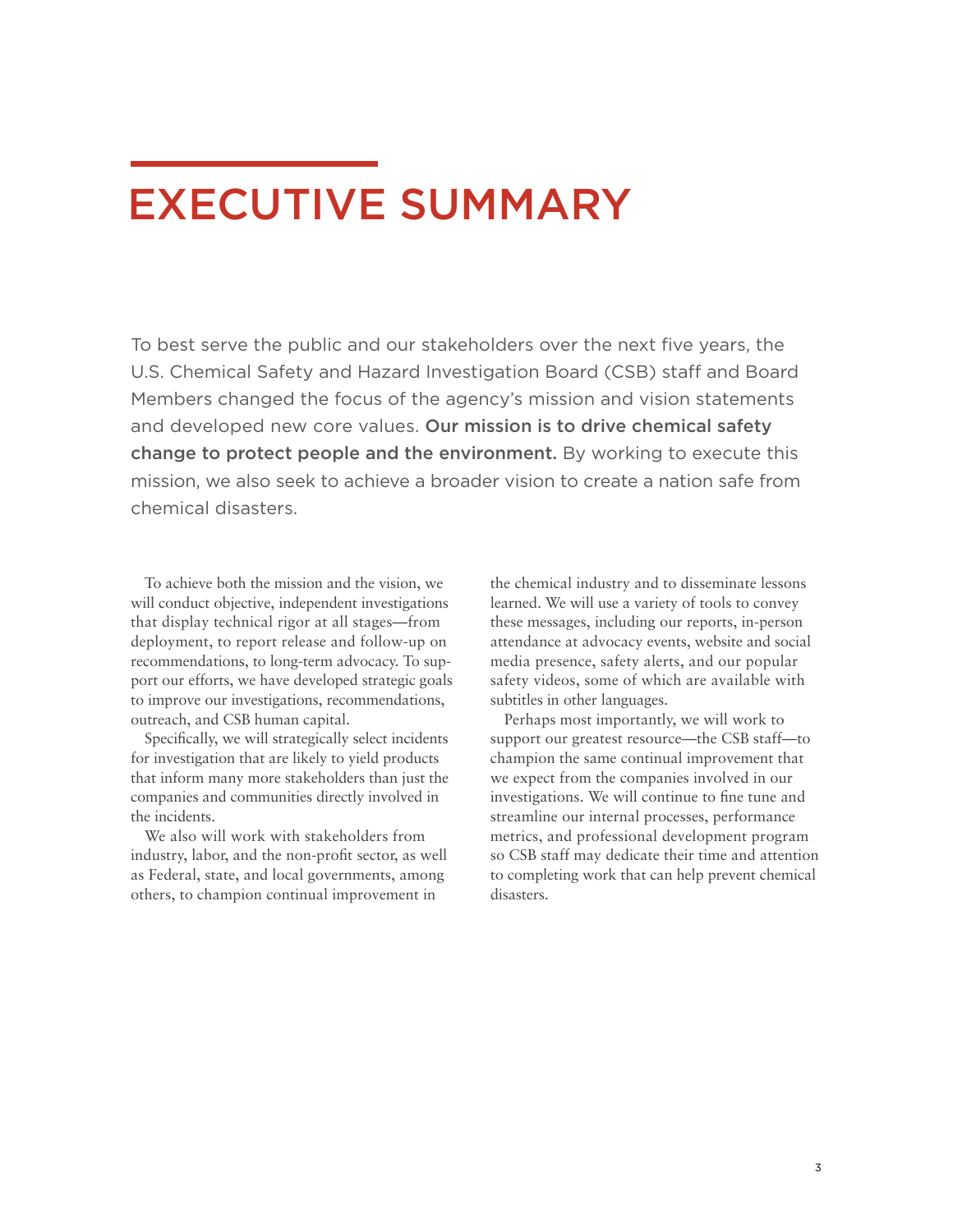# CORE VALUES

To support our vision and mission, we have redefined our core values. To achieve our goals, we must continually communicate and uphold these values across the organization.



OBJECTIVITY: Conduct investigations that collect, review, and analyze evidence without seeking to blame or find fault.



TECHNICAL RIGOR: Perform thorough research, analysis, and reviews that contribute to well-designed, thoughtful, accurate, and reliable work products.



INTEGRITY: Promote honesty, fairness, and consistency in our words and actions.



COLLABORATION: Support coalition building, teamwork, and resource-sharing internally and externally, including with current agency stakeholders and potential stakeholders.



DEDICATION: Demonstrate commitment to the employees and the stakeholders whom we serve.



CONTINUAL IMPROVEMENT: Create an internal culture that seeks to learn from all experiences, acquires new knowledge, considers all viewpoints, sets new goals, and applies lessons learned.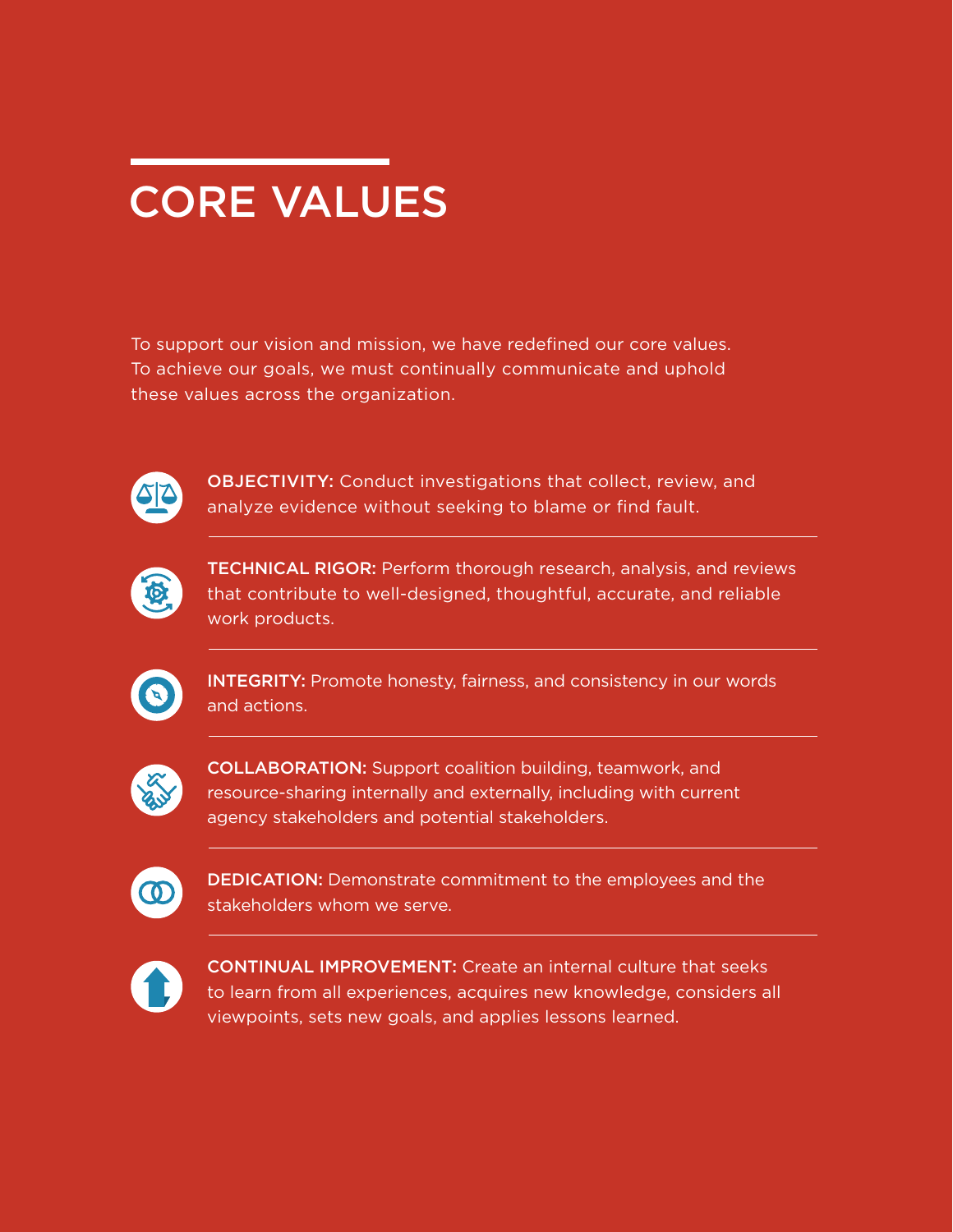### BACKGROUND AND   LEGISLATIVE MANDATE

The U.S. Chemical Safety and Hazard Investigation Board (CSB) is an independent Federal agency established to investigate incidents and hazards resulting from the production, processing, and handling of chemical substances that can cause death, serious injury, or substantial environmental or property damage. Congress created the CSB as a part of the Clean Air Act Amendments of 1990, but the agency did not commence operations until 1998.

The CSB is headquartered in Washington, DC, with a regional office in Denver, Colorado. It is governed by its Board, which consists of one presidentially nominated Chairperson (who also serves concurrently as an appointed Board Member) and four other presidentially nominated Board Members. All nominations by the President of the United States to the Board are subject to U.S. Senate confirmation. Once confirmed, each new member is eligible to serve a five-year fixed term.

The CSB's charge is to investigate significant chemical incidents and hazards and advocate for the implementation of recommendations to protect workers, the public, and the environment.

Since the CSB began operations, the agency has published written safety products and produced award-winning safety videos. In total, the CSB has deployed to 148 incidents, published 92 investigation reports, case studies, safety bulletins and

hazard studies, produced 67 video products, and closed 593 of a total of 784 safety recommendations (76%).<sup>1</sup>

CSB investigations are independent, meaning they are not subject to the control, review, or influence of any other Federal agency or outside entity. CSB investigations can address all aspects of chemical incidents: direct and proximate causes (e.g., equipment failures), underlying systemic and organizational causes (e.g., inadequacies in corporate or facility-level safety management systems and organizational culture), and opportunities to improve operational practices, regulatory standards and enforcement. The CSB issues safety recommendations to a variety of recipients, including Federal and state regulatory agencies, companies, industry and labor organizations, standard-setting bodies, and emergency responders.

<sup>&</sup>lt;sup>1</sup> As of September 8, 2016.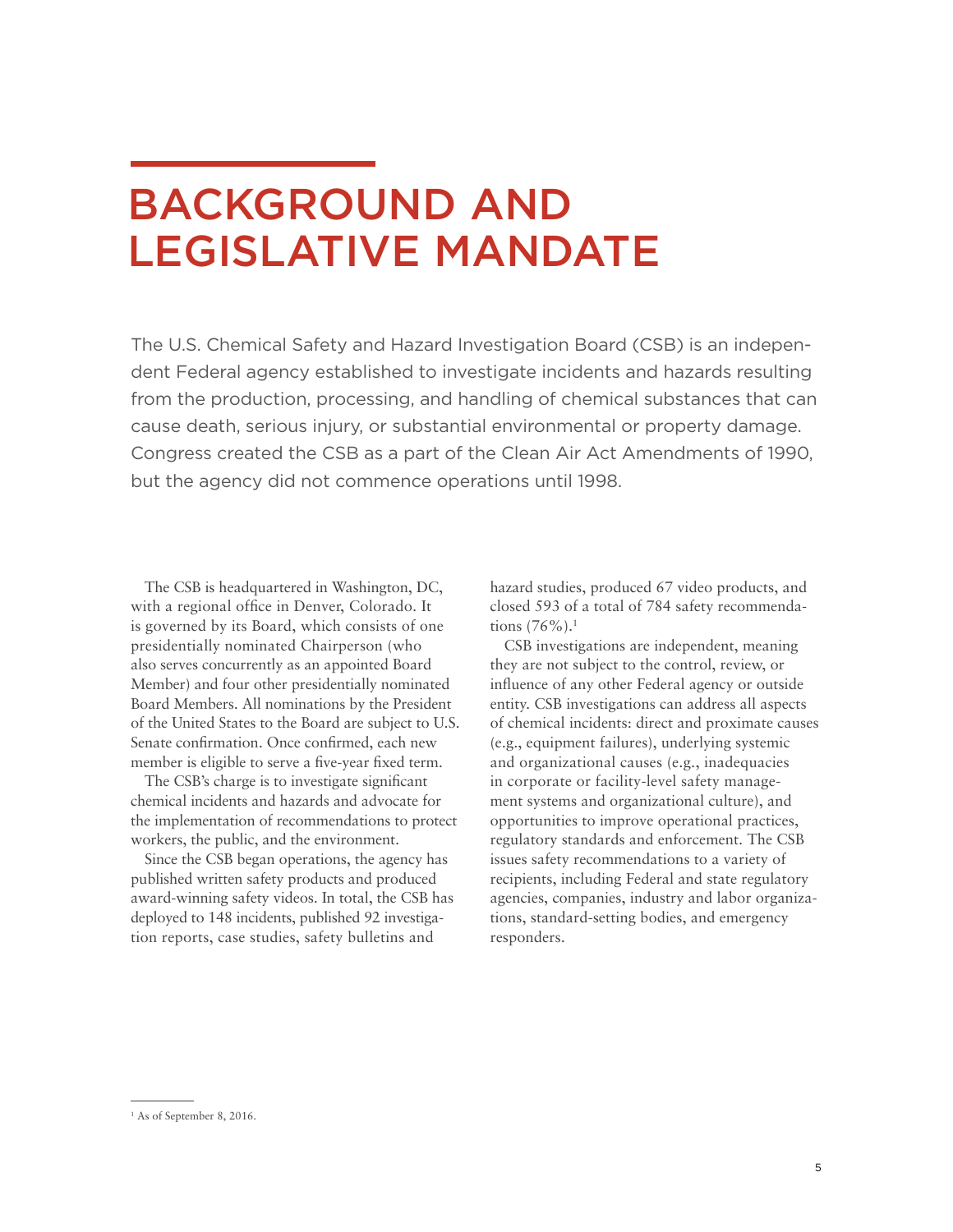

In the CSB's investigative work, the agency has identified recurrent chemical safety issues and hazards, critical industry trends, and common lessons learned. These topics include: toxic chemical handling (e.g., hydrogen fluoride, chlorine, ammonia, and phosgene), hazards of combustible dust, reactive chemicals, oil and gas production, and hot work activities (e.g., welding).

Despite its U.S. mandate and domestic focus, the CSB has had a global impact on chemical safety. CSB recommendations for industry best practices have been adopted in many countries over the past decade, contributing to enhanced worldwide process safety knowledge. The CSB's investigative reports and safety videos are used extensively around the world, particularly in countries with established chemical and oil

industry sectors. The CSB receives requests for safety briefings from stakeholders in North America, Australia, Europe, South America, Africa, and Asia.

CSB safety videos have been subtitled in Spanish, French, Korean, and Chinese for dissemination to a broad audience. The videos are regularly featured in industry-developed training seminars designed to educate workers about process safety and occupational health. The videos are also used in labor organization and academic training programs around the world.

Moreover, through the implementation of the CSB's "Drivers of Critical Chemical Safety Change" program, the CSB pursues needed safety changes in key focus areas. This work is highlighted by Board Member and staff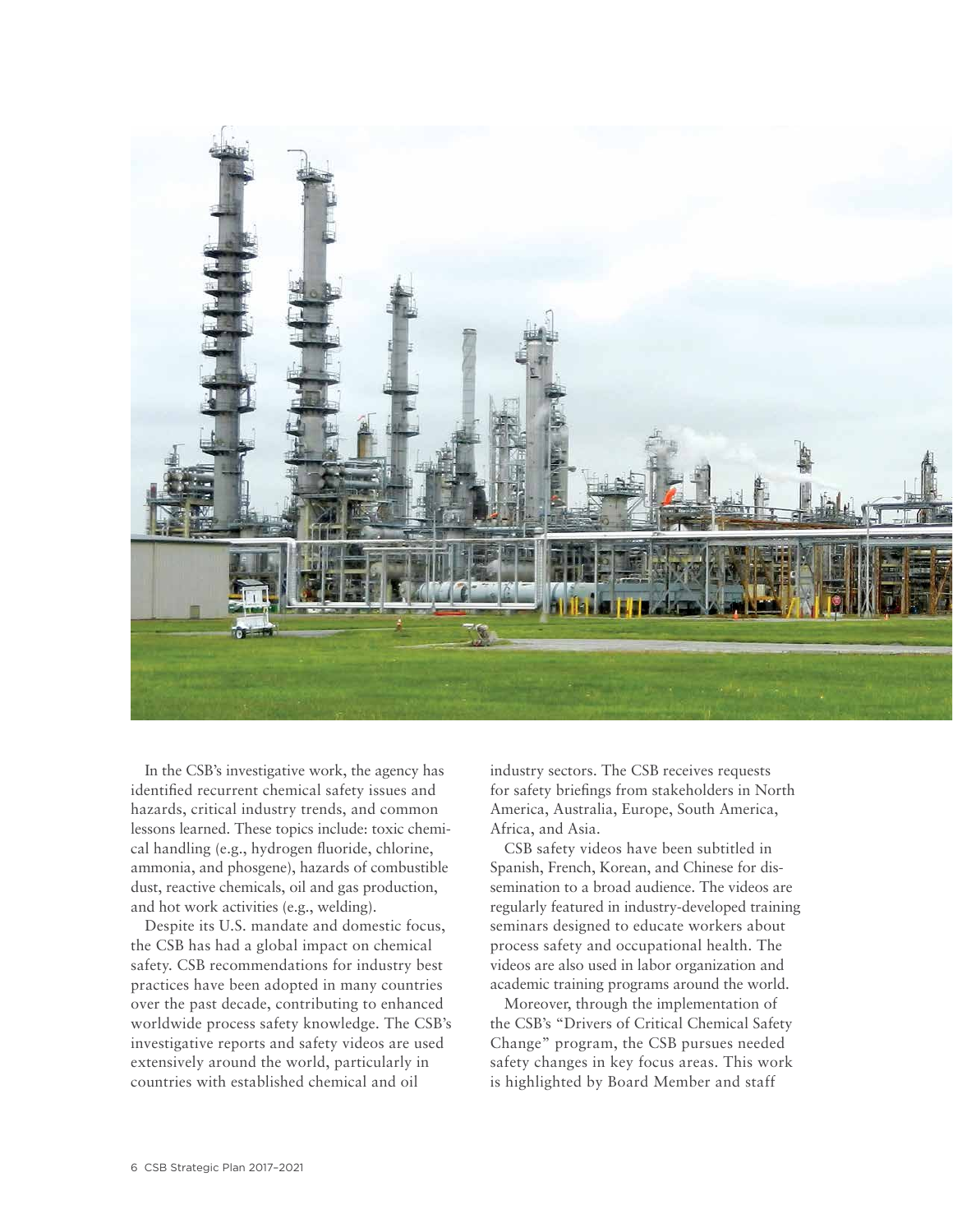

presentations at national chemical safety conferences, and through publication of papers in professional journals and editorial pieces in local, state, and national media.

Chemical safety information is also transmitted through the Board's regularly scheduled business meetings, which are held no less than quarterly in Washington, DC, and are open to the public.

Right: CSB Chairperson Vanessa Allen Sutherland addresses media at a news conference in Waco, TX.



Top: A view of the Delaware City Refining Company—the CSB is investigating a series of three incidents that occurred at the facility in 2015.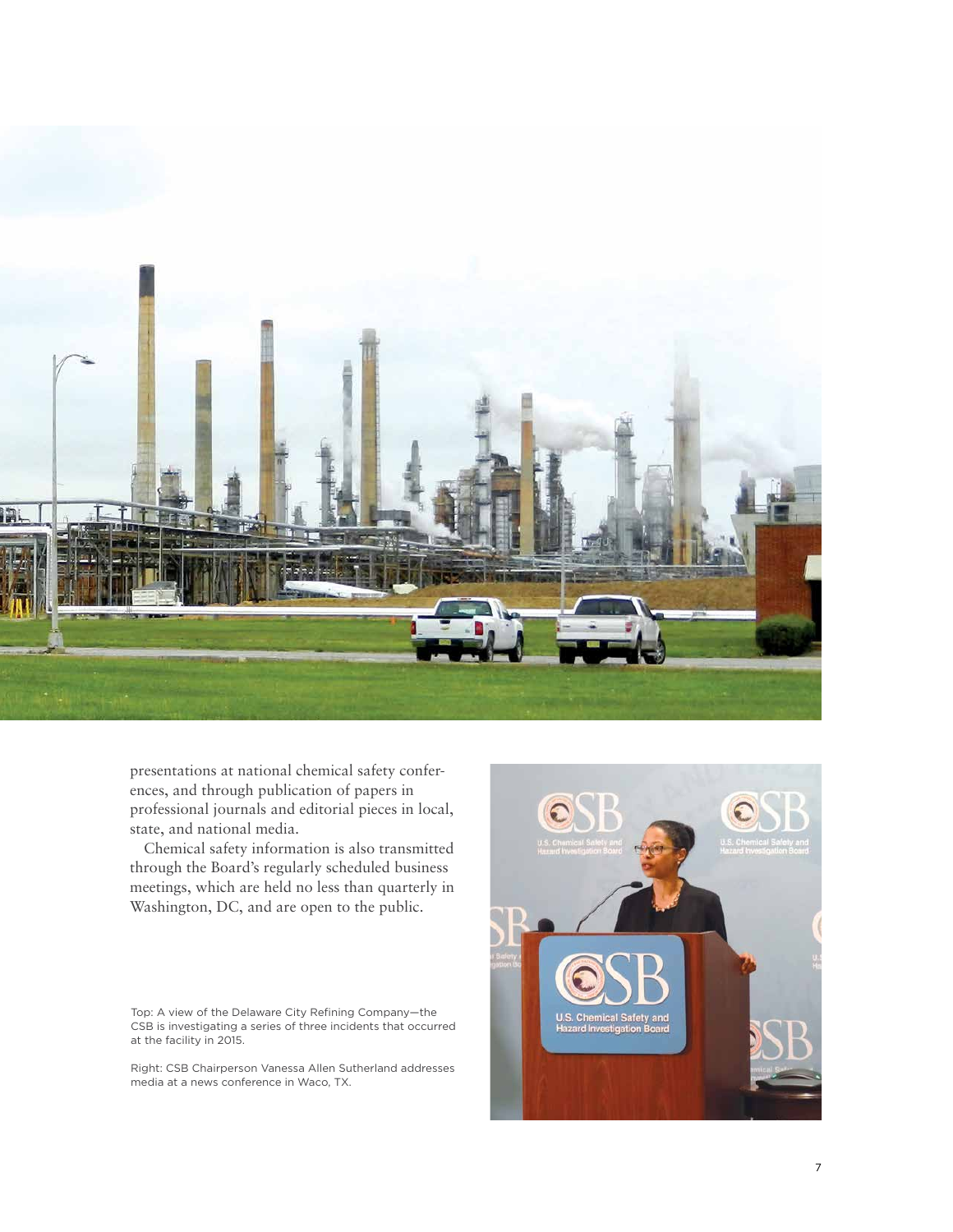### STRATEGIC GOAL 1

Prevent recurrence of significant chemical incidents through independent investigations.

GOAL CONTEXT: The CSB must select incidents to investigate that will have the greatest impact on U.S. workplaces, public health and safety, and the environment. Because of the large number of incidents that occur each year, the CSB must exercise discretion when deciding whether to initiate an investigation. To that end, the agency uses a screening process to systematically evaluate and prudently select chemical incidents for investigation. The CSB will continue to refine screening criteria and information-gathering activities to improve its deployment decisions and effective resource allocations. The agency will enhance its techniques and processes to complete investigations in a timely manner, while ensuring that key safety issues are addressed thoroughly in the resulting products.

#### **OBJECTIVES**

C OBJECTIVE 1.1. Select for investigations those incidents and hazards that are most likely to generate recommendations or findings with broad preventive impact.

The strategic selection of incidents will allow the agency to allocate its resources in a manner that promotes efficiency and leads to the development of high impact recommendations or broadly applicable findings. In addition, the CSB will continue to collect data to identify and analyze existing industry hazards. The CSB, per its legislative mandate, may then conduct broad safety studies of such hazards to examine commonalities among significant incidents and draw attention to key lessons learned.

#### Why This Strategy Will Work

The CSB's commitment to the strategic selection and timely completion of chemical incident investigations will allow the agency to issue independent, technical investigation reports and recommendations with broad preventive impact, thereby informing all stakeholders of lessons learned and driving change for the prevention and mitigation of future incidents.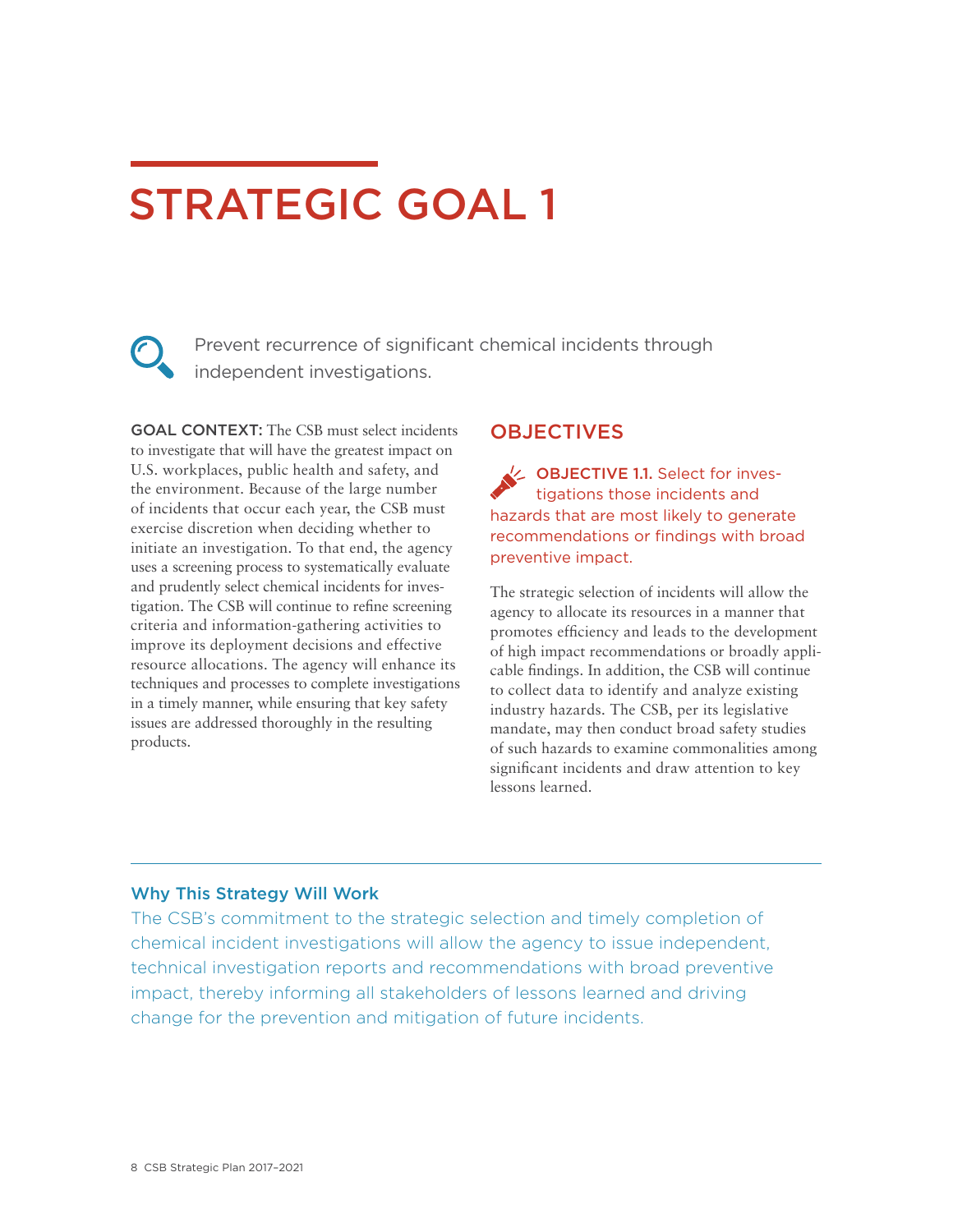

A view of the Exxon Refinery in Torrance, CA, following a 2015 explosion.

#### **OBJECTIVE 1.2.** Complete timely, high-quality investigations that determine the causes of incidents.

The CSB will revise, update, and improve investigation-related Board Orders. We will engage in a prioritized effort to develop protocols and procedures that can further advance the timeliness and quality of the products of our investigations.

#### OBJECTIVE 1.3. Develop and issue recommendations with broad preventive impact.

The CSB will strive to help achieve incident prevention by issuing recommendations to a variety of parties that are most likely, or most influential, to create safety change, including government entities, safety organizations, trade unions, trade associations, corporations, emergency response organizations, and educational institutions.

#### **STRATEGIC GOAL 1 PERFORMANCE MEASURES**

#### MEASURE

Number of deployments made to high-consequence incidents

Percentage of deployments resulting in the completion of a CSB product or included as part of a data set used in a CSB product or communication tool

Average time to complete an investigation

Percentage of investigations completed within established time period

Percentage of recommendations issued or reissued that are classified as High-Impact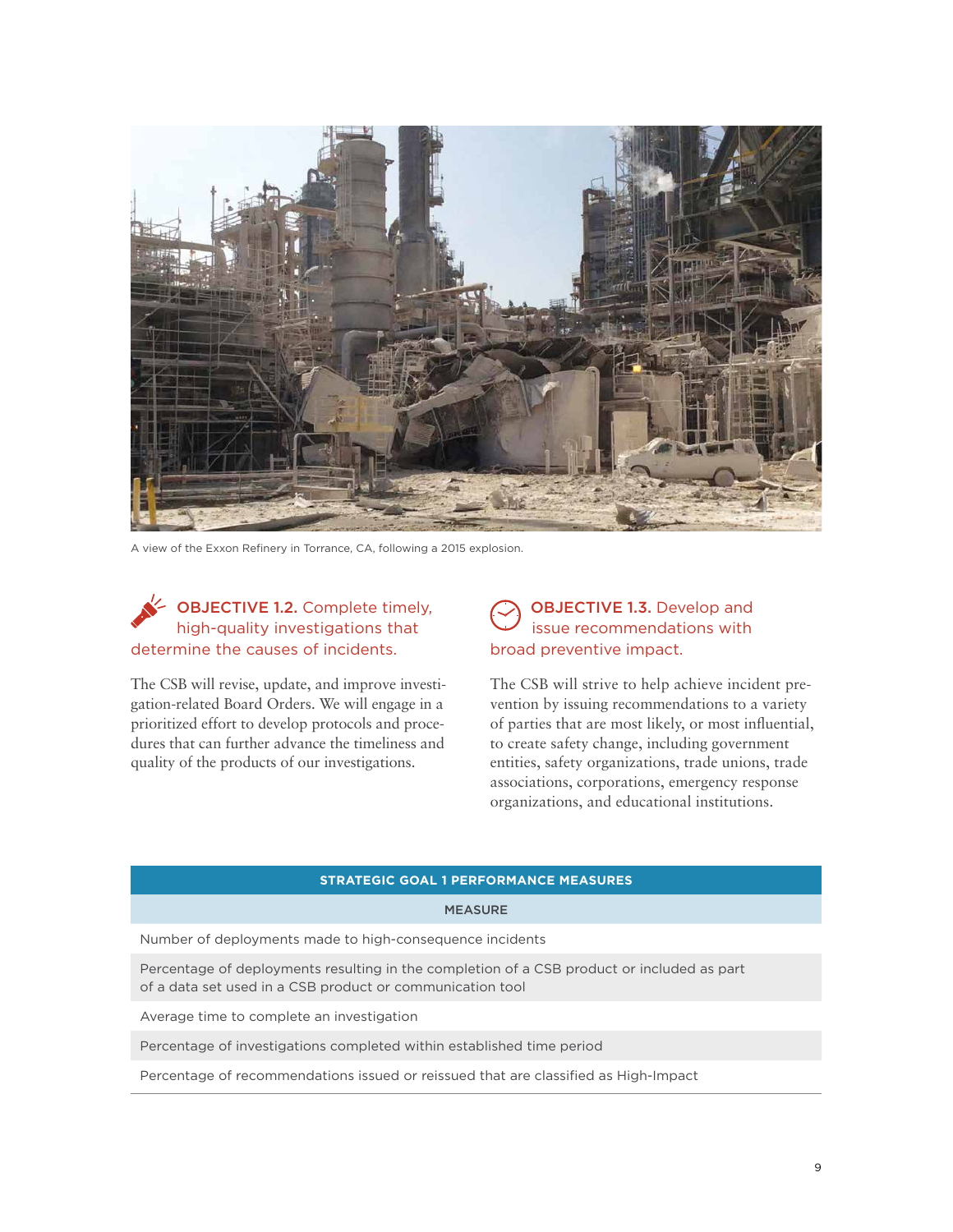### STRATEGIC GOAL 2

Advocate safety and achieve change through recommendations, outreach, and education.

GOAL CONTEXT: The CSB's safety recommendations, as well as the investigative facts and findings from which the recommendations are derived, are the conduits through which chemical safety change can be achieved.

The CSB's objective is to share its findings and recommendations with as wide an audience as possible, while also directing advocacy efforts to those stakeholders who have the greatest responsibility and capability to enact and promote them. Therefore, the CSB collaborates with other organizations to spread its safety message and to maximize the impact of agency resources. The agency uses various outreach mechanisms

to promote its chemical safety information and disseminate updates on recommendations' status, product releases, new initiatives, and public events. The agency identified a list of "Drivers of Critical Chemical Safety Change" to guide the efficient use of limited resources to pursue the implementation of changes that are most likely to achieve important, national-level safety improvements.

CSB investigation reports and safety videos make the Board's investigative findings available to millions of people worldwide. They are available free-of-charge at **www.csb.gov.** 

#### Why This Strategy Will Work

The CSB's targeted advocacy for chemical safety change will allow the agency to use its resources strategically to promote actions that could have the greatest, most widespread preventive effects. This approach will not only allow the CSB to nimbly respond to changing industry conditions and emerging technology, but also provide a framework for prioritizing both long-term and short-term agency goals.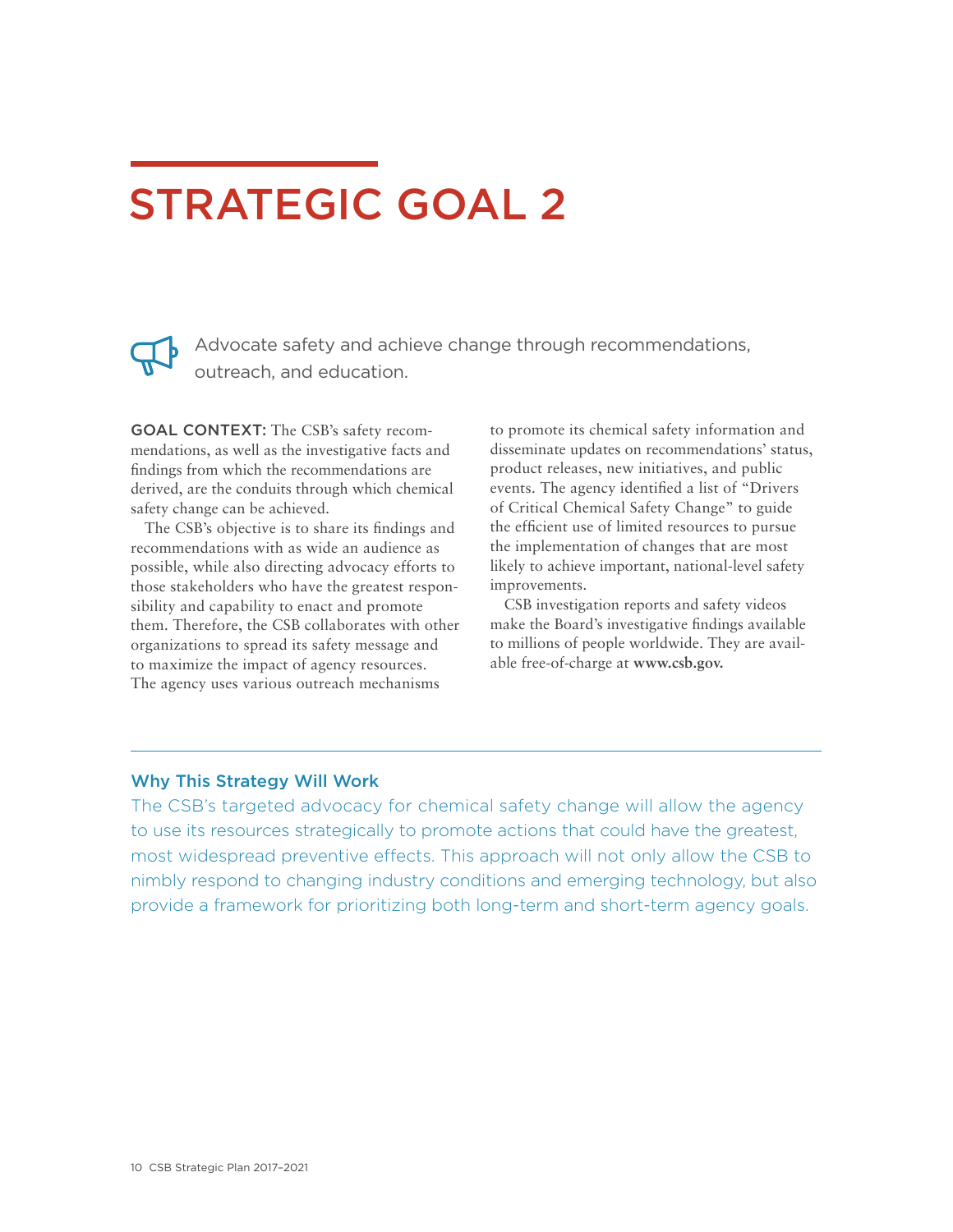#### **OBJECTIVES**

#### OBJECTIVE 2.1. Pursue the implementation of recommendations, with focused effort on those designated as high-impact.

In addition to effective communication with recommendations recipients, develop and maintain collaborative relationships with other agencies, industry, scientific, non-profit, and labor entities that are "agents of change" for chemical safety. Board Members and staff will assist the Office of Recommendations in outreach efforts and relationship-building, targeted toward implementation of CSB recommendations.



The CSB must identify and communicate key investigative findings to workers, industry, and the public. Communication strategies above and beyond investigative reports include: participation in public forums, symposia, and conferences on emerging safety issues, whether hosted by

regulators, industry, workforce, experts, or other stakeholders; the production of thematic safety videos and video safety messages; the publication of articles relevant to CSB investigation findings; a presence on social media; and the development of electronic resources related to these critical topic areas.

#### OBJECTIVE 2.3. Disseminate chemical safety information using a variety of high-visibility tools and products.

The CSB will use a variety of creative, highvisibility tools and products including: investigation reports; public meetings and news conferences to share investigation findings and safety recommendations held in the communities affected by chemical incidents; regular business meetings in Washington, DC, to update stakeholders on current agency initiatives; scholarly publications to educate others on critical safety topics; safety videos to disseminate lessons in a widely-accessible format; public discourse to engage with all stakeholders; and strategic use of social media to promote investigation findings, high-impact recommendations, and ongoing safety initiatives.

#### **STRATEGIC GOAL 2 PERFORMANCE MEASURES**

#### MEASURE

Number of recommendations successfully closed

Number of advocacy activities and initiatives completed by the Board and staff to advance chemical safety improvements

Number of safety videos produced

Number of safety videos viewed, website views, and publications downloaded

Number of outcome-oriented safety results or actions taken by stakeholders (e.g., industry or regulatory standard revised on account of CSB investigative finding)

Number of targeted advocacy initiatives focusing on the Drivers of Critical Chemical Safety Change Program

Number of outreach requests received and completed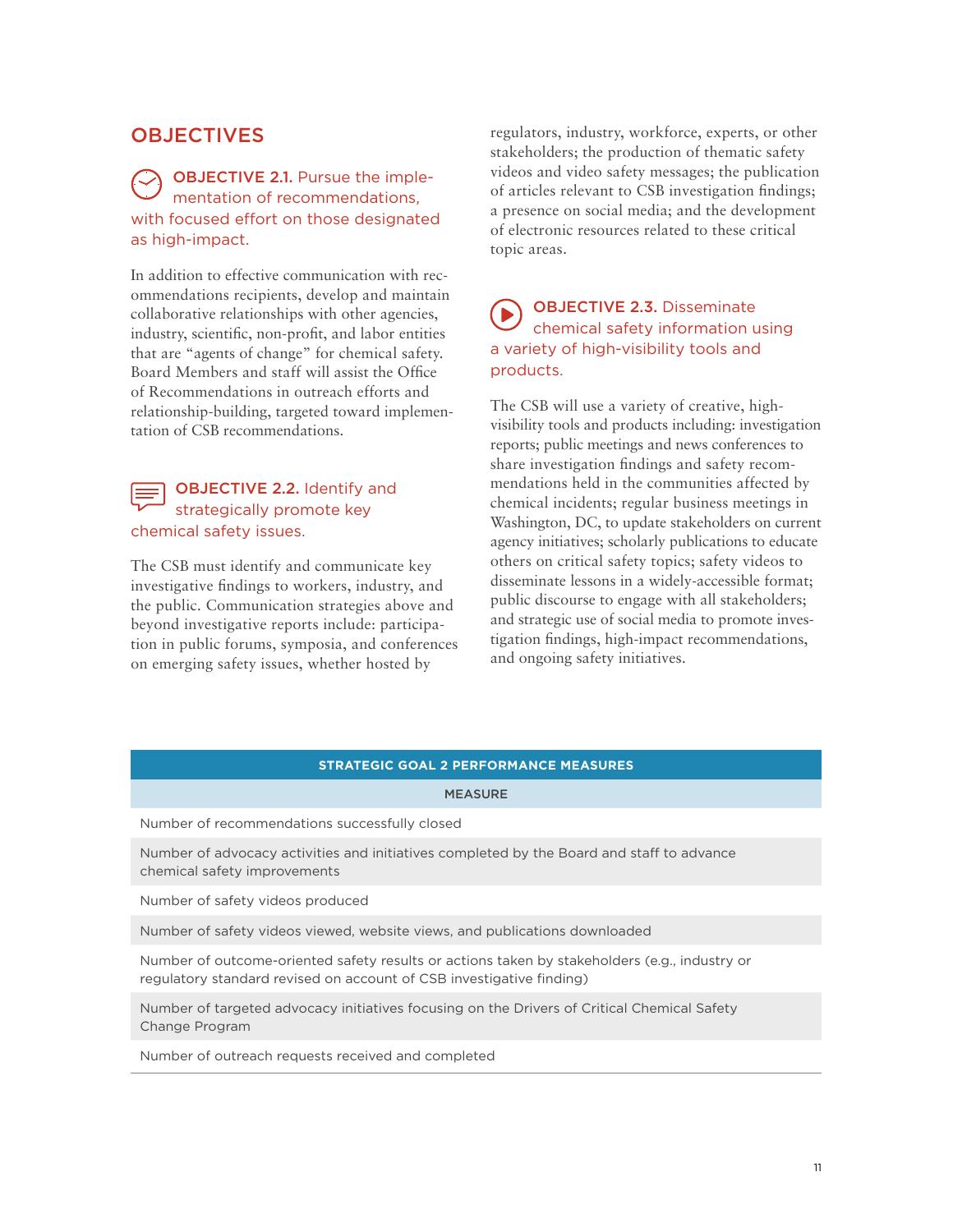### STRATEGIC GOAL 3

Create and maintain an engaged, high-performing workforce.

GOAL CONTEXT: CSB employees are the agency's most valuable resource. Goal 3 seeks to optimize our human capital resources to advance the agency's mission. Proper use of employee skills will best serve the public and the CSB. The CSB strives for continual improvement to promote organizational efficiency throughout the agency. Creating revised and renewed CSB policies, procedures, and training will also help improve productivity and encourage adherence to the CSB's core values and Code of Conduct. This approach, along with strong managerial skills, will foster an open environment that empowers employees to contribute varied ideas and solutions to their work.

#### **OBJECTIVES**

#### OBJECTIVE 3.1. Implement effective recruiting, targeted retention, and skills-based training and mentorship.

To achieve these significant human capital goals, the agency will employ and update onboarding platforms, career ladders, individual development plans, Office of Personnel Management assessments, award and recognition programs, and skills-based training on both group and individual levels. The goal of these efforts is to provide employees with the skills needed to help the CSB run effectively, which will also promote the retention of talented employees.

#### Why These Strategies Will Work

CSB employees have asked for more direction, clarity, and support. The approaches we will use are based on sound organizational development principles that have been demonstrated to improve employee engagement, which in turn will foster positive performance. The CSB has recommended that companies review and make adjustments to their organizational cultures to promote safety and continual improvement. Over the next five years, the agency will apply the same process to its own operations to improve organizational effectiveness, which should enhance the agency's ability to drive safety change.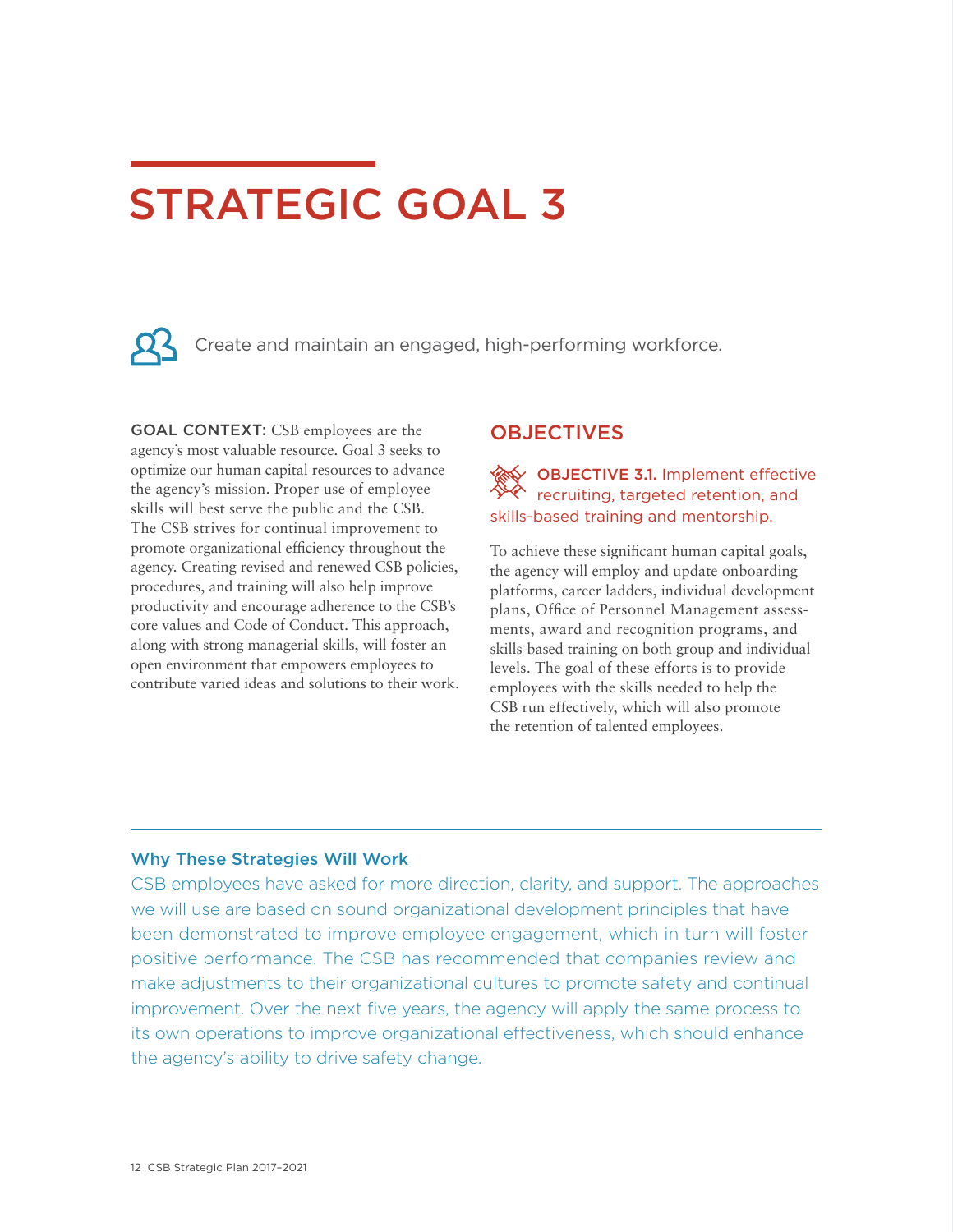# CODE OF CONDUCT

We the employees of the CSB will treat each other with mutual respect by:



Conducting ourselves in a highly professional manner.



Communicating constructively and often.



Treating others as you want to be treated.



Valuing teamwork.



Taking personal responsibility for making the CSB a supportive, productive and positive working environment.



Building trusting relationships.

Working collaboratively, include others when appropriate.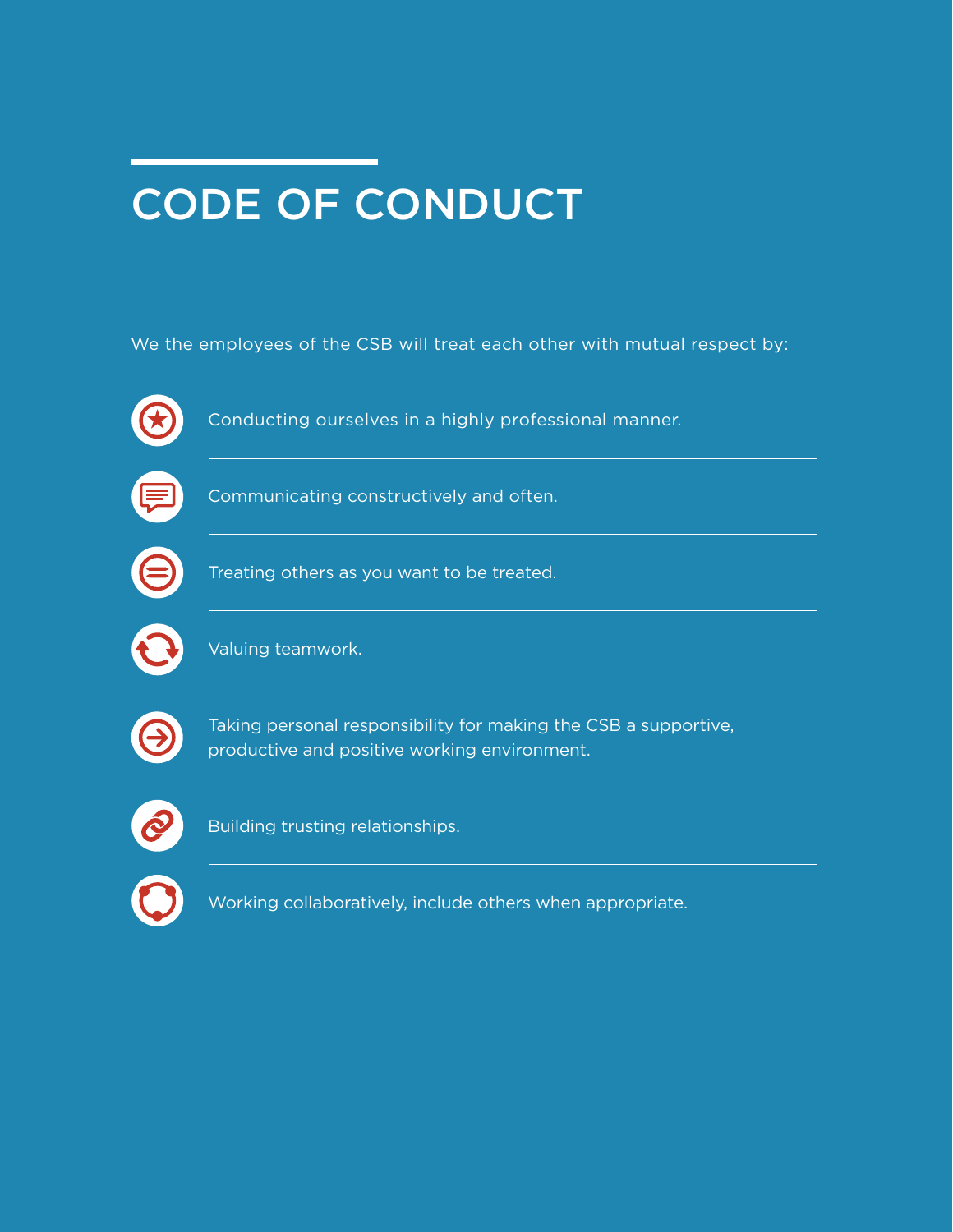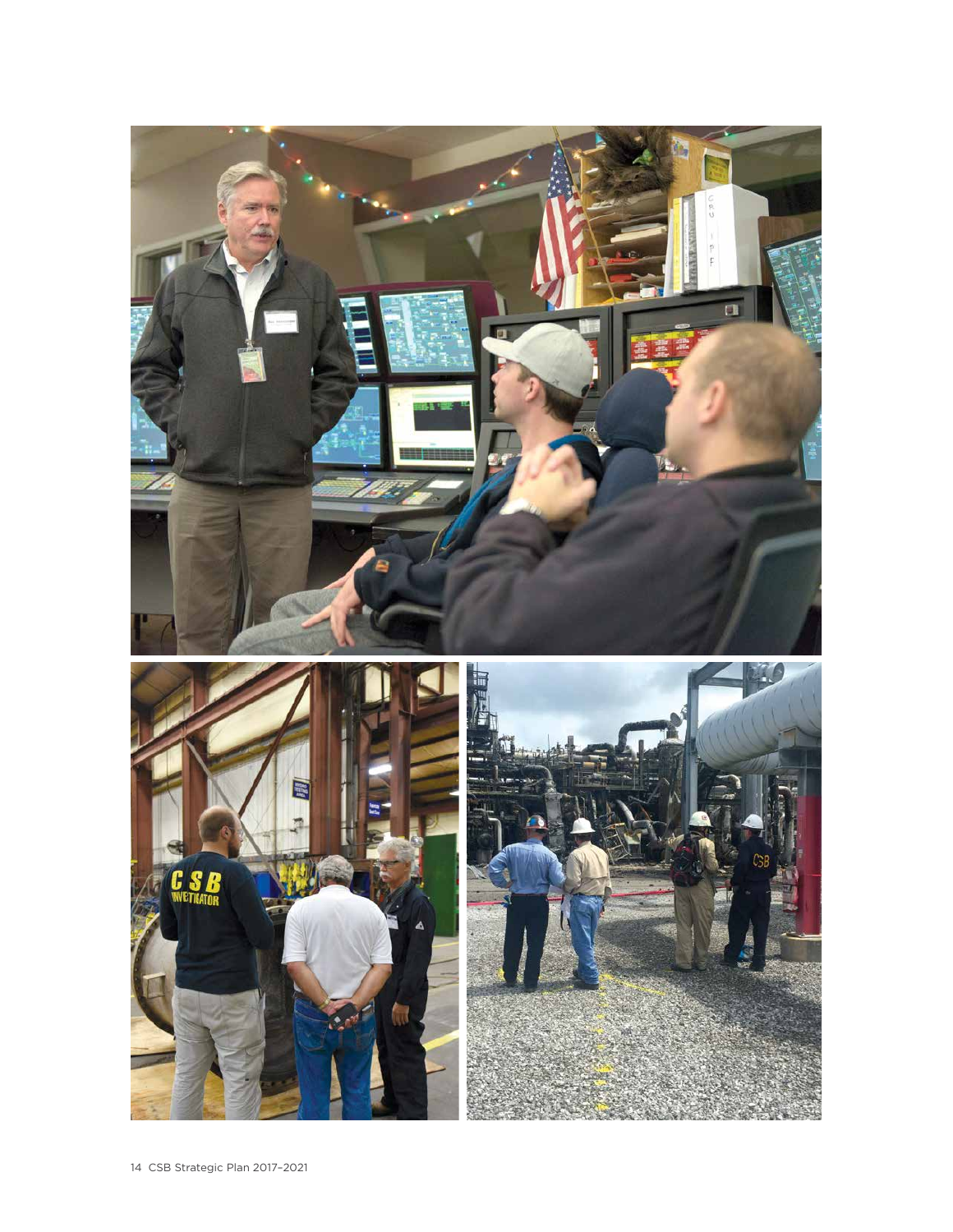#### **OBJECTIVE 3.2. Encourage** management development and leadership at all levels.

In this initiative, the CSB will pilot a uniform series of new communications and leadership courses. The agency will incorporate a management skills development program for managers and prospective leaders. This program will emphasize the importance of holding managers accountable for making sound decisions and reward those who do. Management accountability will also be a critical element in all supervisors' and managers' performance plans. Ultimately, the objective of this program will be to create standard expectations for all agency managers and prospective managers.

#### OBJECTIVE 3.3. Strategically allocate resources across the organization.

The CSB will strategically allocate financial, personnel, and information technology resources to best achieve the agency's mission. Budget forecasting will closely align with action planning that

details the implementation of each strategic goal and objective outlined in this Strategic Plan. The agency's recent organizational assessments, IT Capital Plan, and Human Capital Plan will all be reviewed and reinvigorated to achieve or exceed metrics identified in annual agency action plans.

#### OBJECTIVE 3.4. Strengthen operational performance and project management efforts.

The agency will achieve improved operational performance by adhering to agency and departmental action plans and making resource determinations based on their potential to advance the CSB strategic goals. Using performance metrics identified in this plan, the agency will create realistic sub-goals with metrics, milestones and targets for each action plan item.

*The CSB is looking forward to continuing its efforts to drive safety change through the successful implementation of its 2017–2021 Strategic Plan.*

#### **STRATEGIC GOAL 3 PERFORMANCE MEASURES**

#### MEASURE

Number of and time taken to fill open positions with new CSB hires

Percentage of onboarding and mentoring plans implemented, by office

Percentage increase of selected Federal employee viewpoint survey results

Percentage of high-performing employees retained

Number of diversity recruiting and retention efforts completed

Percentage of positive participant reviews of management skills "core curriculum" courses

Percentage of managers' performance standards that include management responsibilities to improve accountability and reward sound management practices

Percentage of departmental action plans, linked to agency action plan, completed and implemented annually

Top: Don Holmstrom, Director of the CSB's Western Regional Office, speaks to plant personnel in Contra Costa County, CA. Bottom left: CSB Investigator Mark Wingard and contractors examine a piece of equipment during testing. Bottom right: CSB investigators examine the scene of a massive fire and explosion at the Enterprise Gas Plant in Pascagoula, MS.